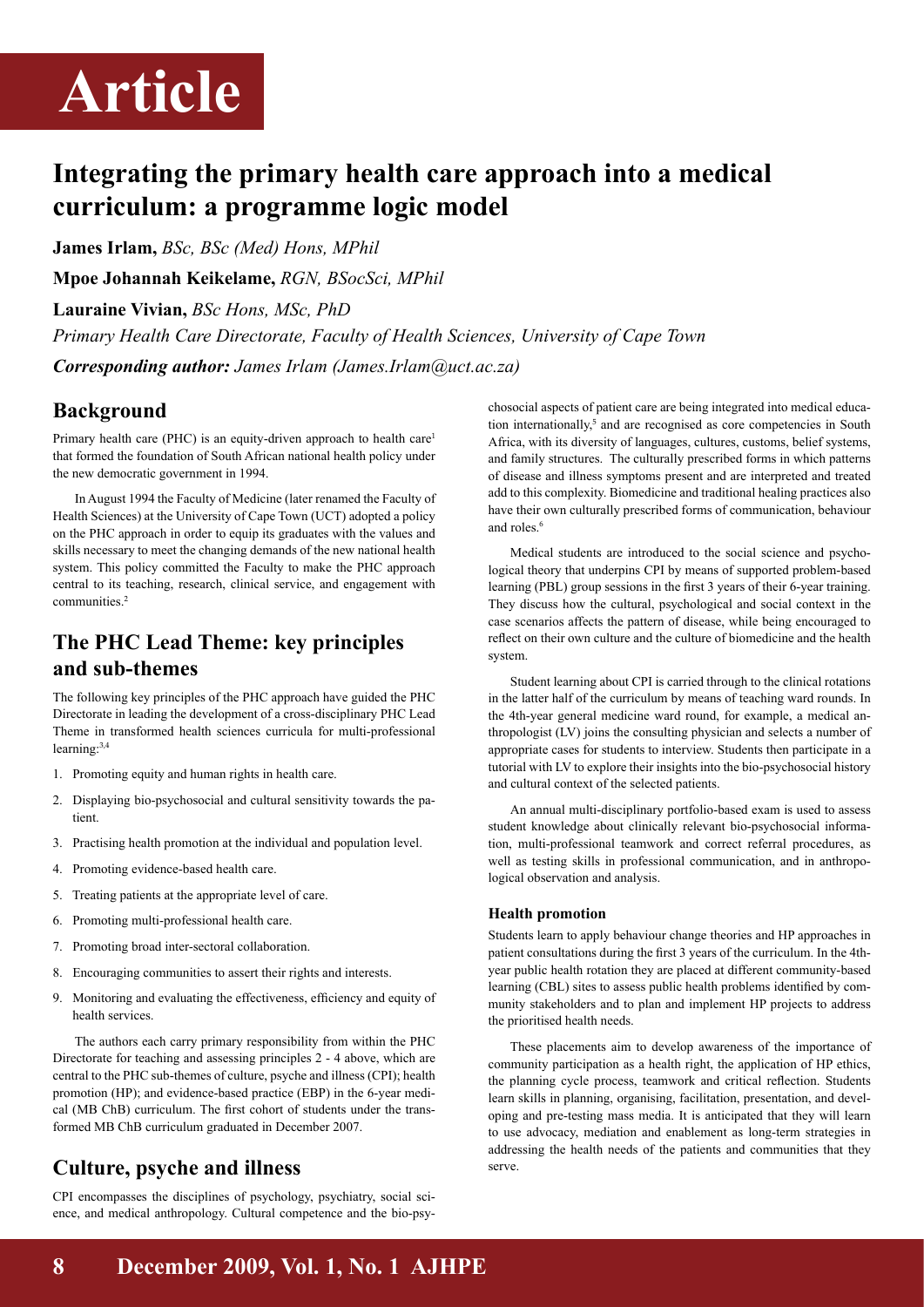

| Table I. A programme logic model for evaluating sub-themes of the PHC Lead Theme in the medical curriculum of the University of Cape Town |                                                                                                                                                                                                                                                                                    |                                                                                  |                                                                                                             |                                                                                                                    |                                                                                                                                                          |
|-------------------------------------------------------------------------------------------------------------------------------------------|------------------------------------------------------------------------------------------------------------------------------------------------------------------------------------------------------------------------------------------------------------------------------------|----------------------------------------------------------------------------------|-------------------------------------------------------------------------------------------------------------|--------------------------------------------------------------------------------------------------------------------|----------------------------------------------------------------------------------------------------------------------------------------------------------|
| Sub-theme                                                                                                                                 | <b>Learning objectives</b>                                                                                                                                                                                                                                                         | <b>Teaching and learning activities</b>                                          | <b>Learning outcomes</b>                                                                                    | <b>Outcome indicators</b>                                                                                          | <b>Methods</b>                                                                                                                                           |
| <b>CPI</b>                                                                                                                                | Understand cultural and<br>bio-psychosocial aspects of health<br>Understand<br>complementary and<br>traditional health practices<br>Understand the role of<br>the multi-professional team<br>Understand principles of equity<br>Understand mechanisms for<br>appropriate referrals | Supported PBL<br>Portfolio tasks                                                 | Demonstrate cultural<br>and bio-psychosocial<br>competence                                                  | Portfolio tasks<br>Multi-disciplinary<br>portfolio (MDP) OSCE                                                      | Student evaluation<br>Student interviews                                                                                                                 |
|                                                                                                                                           |                                                                                                                                                                                                                                                                                    | Medical ward round tutorials                                                     | Demonstrate<br>observational skills                                                                         |                                                                                                                    | Review of portfolio<br>tasks                                                                                                                             |
|                                                                                                                                           |                                                                                                                                                                                                                                                                                    |                                                                                  | Apply principles of<br>multi-professional<br>teamwork                                                       |                                                                                                                    |                                                                                                                                                          |
|                                                                                                                                           |                                                                                                                                                                                                                                                                                    |                                                                                  | Apply principles of<br>equity                                                                               |                                                                                                                    |                                                                                                                                                          |
|                                                                                                                                           |                                                                                                                                                                                                                                                                                    |                                                                                  | Make appropriate<br>referrals                                                                               |                                                                                                                    |                                                                                                                                                          |
| HP                                                                                                                                        | Understand behaviour change<br>theories and approaches<br>Understand the planning<br>cycle process                                                                                                                                                                                 | Group projects<br><b>Seminars</b><br>Reflective journals<br>Written assignments  | Apply behaviour change<br>theories and approaches<br>Develop and implement<br>a health promotion<br>project | Marks for group projects,<br>assignments, and<br>reflective journals<br>Multi-disciplinary<br>portfolio (MDP) OSCE | Review of group<br>projects<br>Student evaluation<br>Interviews with<br>course convenor,<br>site facilitators,<br>students,<br>community<br>stakeholders |
|                                                                                                                                           |                                                                                                                                                                                                                                                                                    |                                                                                  |                                                                                                             |                                                                                                                    | Structured<br>observations of<br>community-<br>based learning                                                                                            |
| EBP                                                                                                                                       | Formulate structured<br>clinical questions<br>Access current<br>research evidence                                                                                                                                                                                                  | Class lectures<br>Structured office<br>oral (SOO) exam<br>Self-reflection on SOO | Formulate a well-<br>structured clinical<br>question<br>Search for the evidence                             | Marks for written<br>exam and SOO<br>Marks on standard<br>test of EBP competence                                   |                                                                                                                                                          |
|                                                                                                                                           | Critically appraise<br>validity of evidence                                                                                                                                                                                                                                        |                                                                                  | Appraise the validity<br>of the evidence                                                                    |                                                                                                                    |                                                                                                                                                          |
|                                                                                                                                           |                                                                                                                                                                                                                                                                                    |                                                                                  | Understand the statistical.<br>clinical, and public health<br>significance of research<br>results           |                                                                                                                    |                                                                                                                                                          |

#### **Evidence-based practice**

EBP has been defined as the practice of integrating skills in retrieving, appraising, and applying valid research evidence with clinical expertise in making health care decisions in the best interests of patients.<sup>7</sup> Wide variations in the use of clinically proven interventions, often to the detriment of patient care, highlight the many gaps between current research and clinical practice.

Students are taught in their 4th-year public health rotation how to formulate focused clinical research questions and to critically appraise journal papers with regard to study validity and clinical applicability. This teaching builds on prior learning about epidemiological study design and the concepts of validity, bias and confounding. The critical appraisal sessions complement student work in undertaking a literature review and developing a research protocol for an epidemiological field survey at the CBL sites. Students are assessed on their ability to appraise a journal paper by means of a written exam at the end of the rotation.

At the end of the 6th-year family medicine rotation, students are assessed on their ability to clearly communicate evidence about the benefits and risks of treatments to role-playing patients in a primary care consultation, and to reflect afterwards on their personal evidence-based learning needs.

#### **A programme logic model**

Programme logic models are tools used by programme managers and evaluators to clarify the structure and internal logic of programmes at